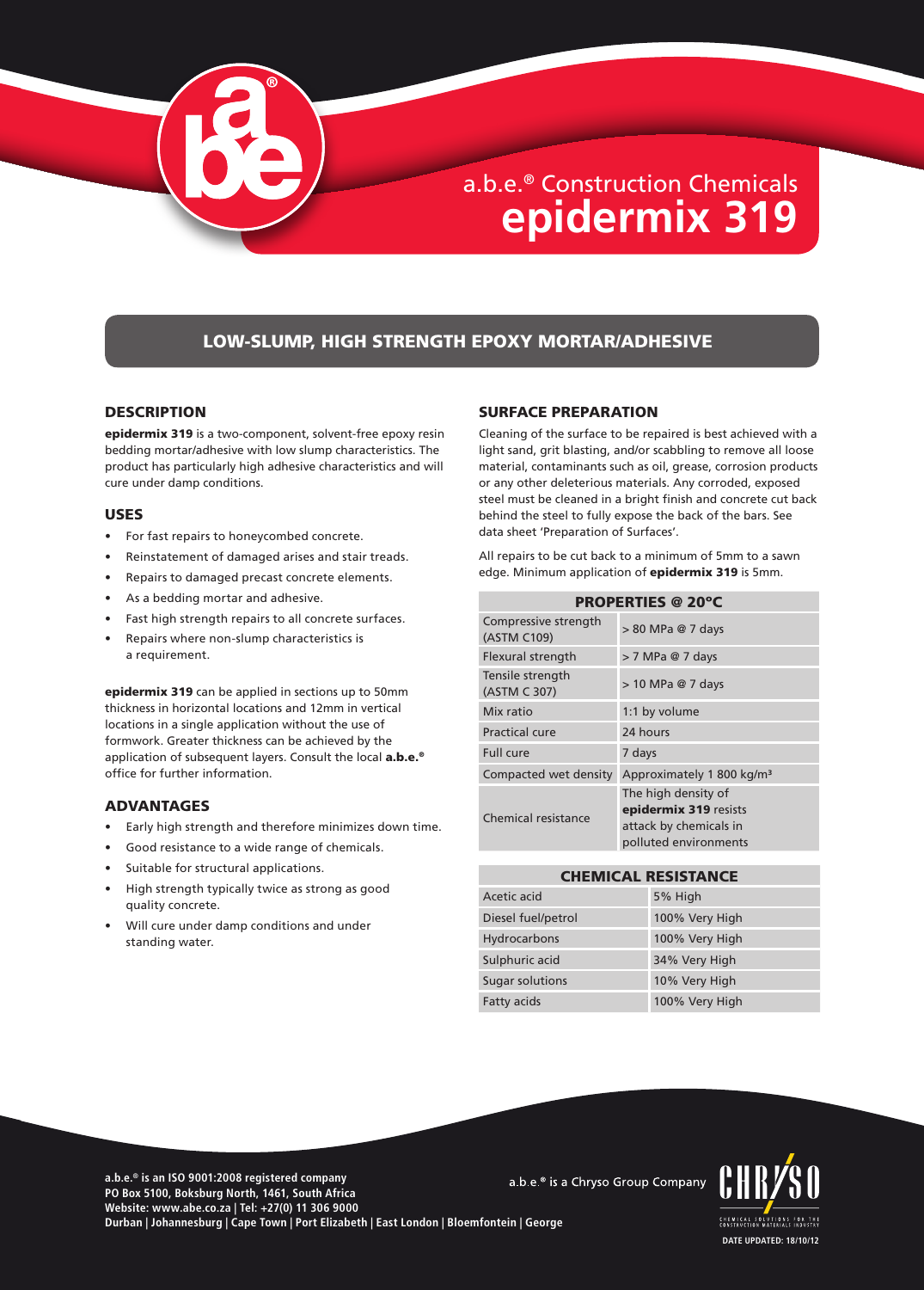# BONDING/PRIMING

Priming is not normally required on porous substrates.

Where steel is exposed the cleaned steel should be coated within 3 hours. Apply one full and continuous coat of durarep ZR primer and allow to dry before continuing.

#### MIXING

epidermix 319 is suitable for hand mixing (wear gloves) on a flat, clean surface.

The mixing surface should be wetted with clean water.

The base component should be spread out 10 – 12mm thick. Mix as in mixing cement.

The entire contents of the hardener should then be emptied into the middle of the base component. The base component should then be folded over the hardener and the whole material kneaded until the resultant mortar has an even consistency and uniform colour.

Do not add water to the mixed mortar. Mixing takes at least five minutes as all lumps must be broken down and an evenly wetted mortar obtained.

## **COVERAGE**

1 m²/ litre/1mm thickness

## APPLICATION

With a gloved hand, tightly pack the mixed epidermix 319 behind any exposed steel. On all other areas **epidermix 319** must be applied with a wood float. Smooth finish can be achieved using a wetted steel float. **epidermix 319** can be applied in a single layer up to 50mm thick horizontally and up to 12mm thick vertically.

Thicker vertical sections may sometimes be possible dependent on the profile of the substrate and the volume of exposed reinforcing steel but should generally be built up in layers.

When larger areas are being rendered, a chequerboard application technique is recommended. The application of additional layers must be done within 24 hours @ 20°C, of the first application.

When applying **epidermix 319** under water, it should be carried down in polythene bags after mixing. Small quantities, but not exceeding a minimum 5mm thick should be firmly pressed into place by hand or trowel, working upwards from the bottom of the area to be covered. It is not advisable to cover an area exceeding 0,15 m² at a time. A smooth surface may be obtained by finishing off with a steel trowel or float. The minimum applied thickness of epidermix 319 is 5mm.

### LIMITATIONS

epidermix 319 should not be used in overhead locations. Do not split the kit – use as supplied. Do not expose to moving water during application. Do not use at temperatures below 5°C or above 35°C.

#### CLEANING

Tools may be cleaned with abe® super brush cleaner immediately after use before the material has had time to cure.

#### MODEL SPECIFICATION

Two-component, solvent-free epoxy resin bedding mortar/ adhesive with low slump characteristics. The mortar/ adhesive will be **epidermix 319**, a two-component, solventfree epoxy resin system applied in accordance with the recommendations of a.b.e.® Construction Chemical.

# **PACKAGING**

epidermix 319 is supplied in 3 kg (1,5 L yield) containers.



**a.b.e.® is an ISO 9001:2008 registered company PO Box 5100, Boksburg North, 1461, South Africa Website: www.abe.co.za | Tel: +27(0) 11 306 9000 Durban | Johannesburg | Cape Town | Port Elizabeth | East London | Bloemfontein | George**

a.b.e.<sup>®</sup> is a Chryso Group Company